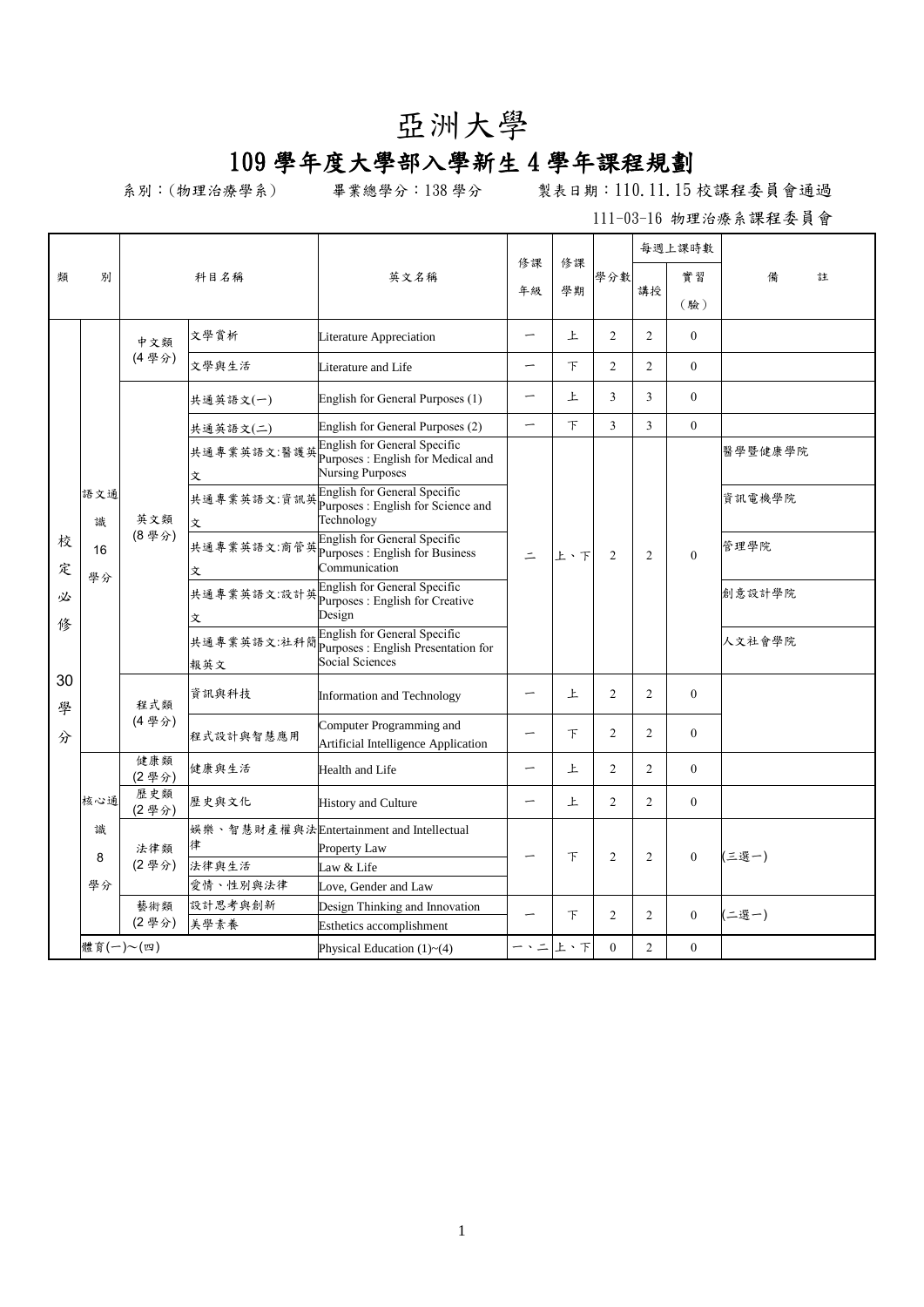|   | 別          | 科目名稱                                                                                                     | 英文名稱                                                                                                                                                                                                                                                                                                                                                                 | 修課<br>年級                 | 修課<br>學期 | 學分數            |                | 每週上課時數           |                                                                                                                                        |
|---|------------|----------------------------------------------------------------------------------------------------------|----------------------------------------------------------------------------------------------------------------------------------------------------------------------------------------------------------------------------------------------------------------------------------------------------------------------------------------------------------------------|--------------------------|----------|----------------|----------------|------------------|----------------------------------------------------------------------------------------------------------------------------------------|
| 類 |            |                                                                                                          |                                                                                                                                                                                                                                                                                                                                                                      |                          |          |                |                | 實習               | 備<br>註                                                                                                                                 |
|   |            |                                                                                                          |                                                                                                                                                                                                                                                                                                                                                                      |                          |          |                | 講授             | (驗)              |                                                                                                                                        |
|   |            | 全民國防教育軍事訓練-國際情勢<br>全民國防教育軍事訓練-國防政策<br>全民國防教育軍事訓練-全民國防<br>全民國防教育軍事訓練-防衛動員<br>全民國防教育軍事訓練-國防科技<br>(需修畢2門科目) | All-out Defense Education Military<br>Training--International Situations<br>All-out Defense Education Military<br>Training--National Defense Policies<br>All-out Defense Education Military<br>Training--Civil Defense<br>All-out Defense Education Military<br>Training--Defense Mobilization<br>All-out Defense Education Military<br>Training--Defense Technology |                          | 上、下      | $\theta$       | $\overline{c}$ | $\mathbf{0}$     | 1. 本類軍訓課程大一上、下<br>由通識中心排定2門科目<br>授課。<br>2. 如需重修本類課程時,可<br>自行選擇,不需選擇原排<br>定科目。                                                          |
|   |            | 服務與學習(一)(二)-實作課                                                                                          | Service and Learning(I) (II)-Practice                                                                                                                                                                                                                                                                                                                                |                          | 上、下      | $\mathbf{0}$   | 1.5            | $\overline{0}$   | 實作課實施時間暫定晨間<br>7:30~8:00 或 12:10~12:40<br>或傍晚 17:10~17:40。                                                                             |
|   |            | 服務與學習(一)(二)-講授課                                                                                          | Service and Learning(I) (II)-Lecture                                                                                                                                                                                                                                                                                                                                 | -                        | 上、下      | $\theta$       |                | $\overline{0}$   | 講授課實施時間: (一)新生<br>訓練,(二)由服學組排定並<br>公告。                                                                                                 |
|   | 博雅<br>通識   | 博雅課程<br>人文類、社會類、自然類、生活類)                                                                                 | General Required (Core) Courses                                                                                                                                                                                                                                                                                                                                      |                          |          | 6              | 每科<br>目<br>各2  | $\theta$         | 1. 免修規定<br>(1)人文類-1:人社學院免<br>(2)社會類-2:管理學院免<br>(3)自然類-3:醫健學院、<br>資訊學院免修<br>(4)生活類-4:創意學院免<br>2. 本課程每學分皆須上滿18<br>週,須於畢業前修習完畢。           |
|   | 6<br>學分    | 通識涵養教育<br>(不納入畢業學分)                                                                                      | General Literacy Series (non-credit)                                                                                                                                                                                                                                                                                                                                 | 一~四                      | 上、下      | 1              |                |                  | 「通識涵養教育」為通識教<br>育必修,大學日間部須於在<br>學期間至少參與8次,符合<br>素養:健康2次、關懷2<br>次、創新2次、卓越2次,<br>成績以 P/F(通過/不通過)計<br>分,通過者以1學分計;惟<br>不納入通識選修及最低畢業<br>學分。 |
|   |            | 普通心理學                                                                                                    | <b>General Psychology</b>                                                                                                                                                                                                                                                                                                                                            | $\overline{\phantom{0}}$ | 上        | 2              | $\overline{2}$ | $\overline{0}$   |                                                                                                                                        |
|   |            | 普通生物學                                                                                                    | <b>General Biology</b>                                                                                                                                                                                                                                                                                                                                               |                          | 上        | $\overline{c}$ | 2              | $\mathbf{0}$     |                                                                                                                                        |
|   |            | 以院為教學 大體解剖學(一)                                                                                           | Gross Anatomy(I)                                                                                                                                                                                                                                                                                                                                                     | -                        | $\top$   | 2              | $\overline{2}$ | $\boldsymbol{0}$ |                                                                                                                                        |
|   | 核心課程<br>13 | 大體解剖學實驗(一)                                                                                               | Gross Anatomy Laboratory(I)                                                                                                                                                                                                                                                                                                                                          |                          | 下        | 1              | 0              | $\overline{2}$   |                                                                                                                                        |
|   | 學分         | 生理學                                                                                                      | Physiology                                                                                                                                                                                                                                                                                                                                                           | $\equiv$                 | 上        | $\overline{4}$ | 4              | $\boldsymbol{0}$ |                                                                                                                                        |
|   |            | 大體解剖學(二)                                                                                                 | Gross Anatomy (II)                                                                                                                                                                                                                                                                                                                                                   | $\equiv$                 | 上        | 1              | 1              | $\boldsymbol{0}$ |                                                                                                                                        |
|   |            | 大體解剖學實驗(二)                                                                                               | Gross Anatomy Laboratory (II)                                                                                                                                                                                                                                                                                                                                        | $\equiv$                 | 上        | 1              | 0              | 2                |                                                                                                                                        |
|   | 系          | 物理治療導論                                                                                                   | Introduction to Physical Therapy                                                                                                                                                                                                                                                                                                                                     |                          | 上        | $\overline{2}$ | $\overline{2}$ | $\boldsymbol{0}$ |                                                                                                                                        |
|   | 核          | 肌動學                                                                                                      | Kinesiology                                                                                                                                                                                                                                                                                                                                                          | $\equiv$                 | 上        | $\overline{2}$ | $\overline{2}$ | $\boldsymbol{0}$ |                                                                                                                                        |
|   | 心          | 基礎物理治療學 (一)                                                                                              | Fundamental Techniques in Physical<br>Therapy (I)                                                                                                                                                                                                                                                                                                                    | $\equiv$                 | 上        | 1              | $\mathbf{1}$   | $\boldsymbol{0}$ |                                                                                                                                        |
|   | 學          | 基礎物理治療學實習 (一)                                                                                            | Fundamental Techniques in Physical<br>Therapy (I)                                                                                                                                                                                                                                                                                                                    | $=$                      | 上        | 1              | $\mathbf 0$    | $\overline{2}$   | 校內實習                                                                                                                                   |
|   | 程          | 物理因子學                                                                                                    | Physical Agents                                                                                                                                                                                                                                                                                                                                                      | $\equiv$                 | 上        | 1              | 1              | $\boldsymbol{0}$ |                                                                                                                                        |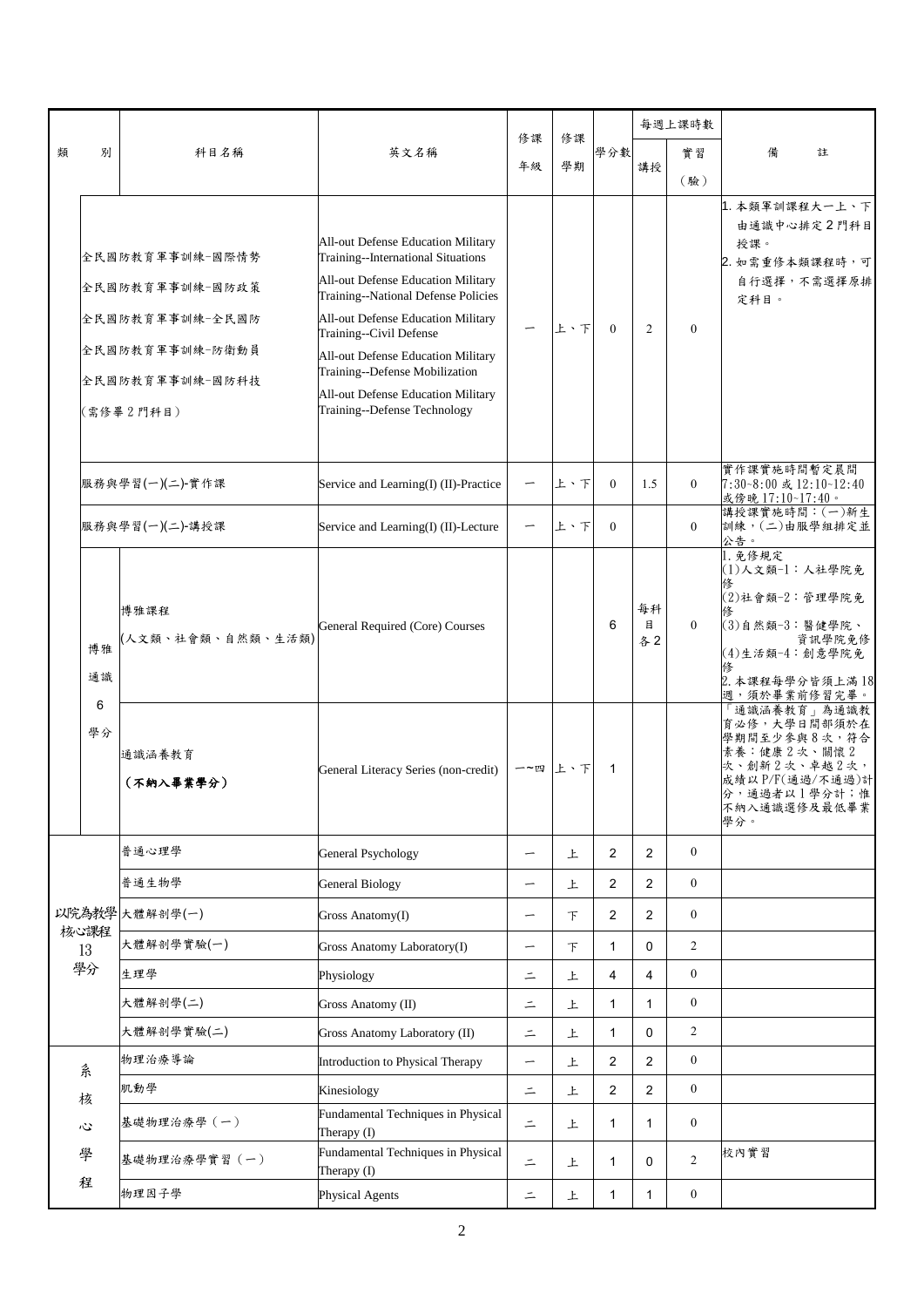|         |   | 科目名稱         | 英文名稱                                                        | 修課<br>年級 | 修課<br>學期 | 學分數            |                | 每週上課時數           |        |
|---------|---|--------------|-------------------------------------------------------------|----------|----------|----------------|----------------|------------------|--------|
| 類       | 別 |              |                                                             |          |          |                |                | 實習               | 備<br>註 |
|         |   |              |                                                             |          |          |                | 講授             | (驗)              |        |
| 43      |   | 物理因子學實習      | Physical Agents Practice                                    | $\equiv$ | 上        | $\mathbf{1}$   | $\mathbf 0$    | $\overline{2}$   | 校內實習   |
| 學       |   | 兒童發展評估學      | Development and Evaluation of<br>Children                   | $\equiv$ | $\top$   | $\overline{2}$ | 2              | $\boldsymbol{0}$ |        |
| 分       |   | 操作治療學        | Manual Therapy                                              | $\equiv$ | $\top$   | 1              | 1              | $\boldsymbol{0}$ |        |
| $^{+}$  |   | 操作治療學實習      | Manual Therapy Practice                                     | $\equiv$ | 下        | 1              | $\Omega$       | $\overline{2}$   | 校內實習   |
| 36<br>學 |   | 物理治療倫理及行政管理學 | Ethics and Administration of<br>Physical Therapy            | $\equiv$ | $\top$   | $\overline{2}$ | 2              | $\boldsymbol{0}$ |        |
| 分       |   | 生物力學         | <b>Biomechanics</b>                                         | $\equiv$ | $\top$   | $\overline{2}$ | 2              | $\boldsymbol{0}$ |        |
| 實       |   | 基礎物理治療學(二)   | Fundamental Techniques in Physical<br>Therapy (II)          | $\equiv$ | $\top$   | 1              | 1              | $\boldsymbol{0}$ |        |
| 習       |   | 基礎物理治療學實習(二) | Fundamental Techniques in Physical<br>Therapy Practice (II) | $\equiv$ | $\top$   | 1              | $\mathbf 0$    | $\overline{2}$   | 校內實習   |
|         |   | 公共衛生學        | Public Health                                               | $\equiv$ | $\top$   | $\overline{2}$ | 2              | $\boldsymbol{0}$ |        |
|         |   | 運動生理學        | <b>Exercise Physiology</b>                                  | $\equiv$ | $\top$   | $\mathbf{1}$   | $\mathbf{1}$   | $\pmb{0}$        |        |
|         |   | 復健醫學概論       | Introduction to Rehabilitation<br>Medicine                  | 三        | 上        | $\overline{2}$ | 2              | $\boldsymbol{0}$ |        |
|         |   | 神經物理治療學(一)   | Neurological Physical Therapy (I)                           | 三        | 上        | $\overline{2}$ | $\overline{2}$ | $\mathbf{0}$     |        |
|         |   | 神經物理治療學實習(一) | Neurological Physical Therapy<br>Practice (I)               | 三        | 上        | 1              | $\mathbf 0$    | $\overline{2}$   | 校內實習   |
|         |   | 骨科物理治療學(一)   | Orthopedic Physical Therapy (I)                             | 三        | 上        | $\overline{2}$ | $\overline{2}$ | $\boldsymbol{0}$ |        |
|         |   | 骨科物理治療學實習(一) | Orthopedic Physical Therapy<br>Practice (I)                 | 三        | 上        | $\mathbf{1}$   | $\mathbf 0$    | $\overline{2}$   | 校內實習   |
|         |   | 心肺物理治療學      | Cardiopulmonary Physical Therapy                            | 三        | 上        | $\overline{2}$ | 2              | $\boldsymbol{0}$ |        |
|         |   | 心肺物理治療學實習    | Cardiopulmonary Physical Therapy<br>Practice                | 三        | 上        | 1              | $\mathbf 0$    | $\overline{c}$   |        |
|         |   | 小兒物理治療學      | Pediatric Physical Therapy                                  | 三        | $\top$   | 2              | 2              | $\overline{c}$   |        |
|         |   | 小兒物理治療學實習    | Pediatric Physical Therapy and<br>Practice                  | 三        | $\top$   | $\mathbf{1}$   | 0              | $\overline{c}$   | 校內實習   |
|         |   | 神經物理治療學(二)   | Neurological Physical Therapy (II)                          | $\equiv$ | $\top$   | $\overline{2}$ | $\overline{2}$ | $\boldsymbol{0}$ |        |
|         |   | 神經物理治療實習(二)  | Neurological Physical Therapy<br>Practice (II)              | 三        | $\top$   | 1              | 0              | 2                | 校內實習   |
|         |   | 骨科物理治療學(二)   | Orthopedic Physical Therapy (II)                            | 三        | 下        | $\overline{2}$ | 2              | $\mathbf{0}$     |        |
|         |   | 骨科物理治療學實習(二) | Orthopedic Physical Therapy<br>Practice (II)                | $\equiv$ | 下        | 1              | 0              | $\overline{c}$   | 校內實習   |
|         |   | 科技輔具學        | <b>Assistive Technology</b>                                 | 三        | $\top$   | 1              | $\mathbf{1}$   | $\mathbf{0}$     |        |
|         |   | 科技輔具學實習      | <b>Assistive Technology Practice</b>                        | 三        | $\top$   | 1              | $\mathbf 0$    | $\overline{2}$   | 校內實習   |
|         |   | 機能再教育及實習     | Functional Re-education and Practice                        | 三        | 下        | 2              | 1              | $\overline{2}$   |        |
|         |   | 內科學概論        | Introduction to Internal Medicine                           | 三        | 上        | $\mathbf{1}$   | $\mathbf{1}$   | $\mathbf{0}$     |        |
|         |   | 外科學概論        | Introduction to Surgery                                     | 三        | 上        | $\mathbf{1}$   | $\mathbf{1}$   | $\mathbf{0}$     |        |
|         |   | 物理治療實證醫學     | Evidence-Based Medicine in<br>Physical Therapy              | $\equiv$ | $\top$   | 1              | 1              | $\boldsymbol{0}$ |        |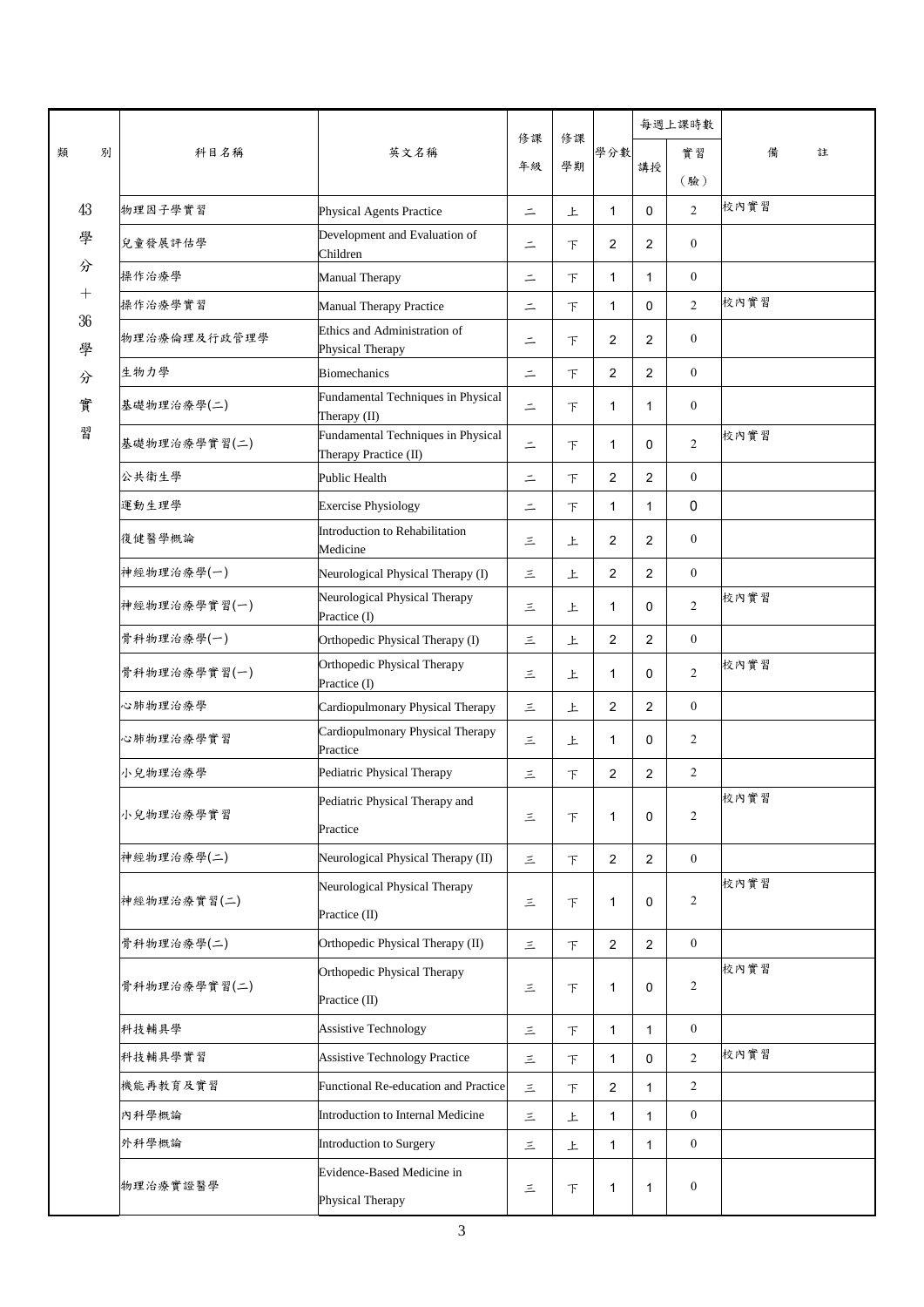|                                        | 別              | 科目名稱        | 英文名稱                                                            | 修課<br>年級                 | 修課<br>學期 | 學分數                     | 每週上課時數         |                  |                                                            |
|----------------------------------------|----------------|-------------|-----------------------------------------------------------------|--------------------------|----------|-------------------------|----------------|------------------|------------------------------------------------------------|
| 類                                      |                |             |                                                                 |                          |          |                         |                | 實習               | 備<br>註                                                     |
|                                        |                |             |                                                                 |                          |          |                         | 講授             | (驗)              |                                                            |
|                                        |                | 物理治療專論      | Seminar on Physical Therapy                                     | 四                        | 上        | $\mathbf{1}$            | $\mathbf{1}$   | $\boldsymbol{0}$ |                                                            |
|                                        |                | 神經物理治療總論    | A review of Neurological Physical<br>Therapy                    | 四                        | 下        | $\mathbf{1}$            | $\mathbf{1}$   | $\mathbf{0}$     |                                                            |
|                                        |                | 骨科物理治療總論    | A review of Orthopedic Physical<br>Therapy                      | 四                        | 下        | $\mathbf{1}$            | $\mathbf{1}$   | $\boldsymbol{0}$ |                                                            |
|                                        |                | 心肺物理治療總論    | A review of Cardiopulmonary<br>Physical Therapy                 | 四                        | F        | $\mathbf{1}$            | $\mathbf{1}$   | $\boldsymbol{0}$ |                                                            |
|                                        |                | 小兒物理治療總論    | A review of Pediatric Physical<br>Therapy                       | 四                        | $\top$   | 1                       | $\mathbf{1}$   | $\mathbf{0}$     |                                                            |
|                                        |                | 臨床見習(一)     | Clinical Observation(I)                                         | 三                        | 上        | $\mathbf{1}$            | 0              | 3                | 校外實習                                                       |
|                                        |                | 臨床見習(二)     | Clinical Observation(II)                                        | 三                        | $\top$   | $\mathbf{1}$            | 0              | 3                | 校外實習                                                       |
|                                        |                | 臨床實習(一)     | Clinical Internship (I)                                         | 四                        | 上        | 4                       | 0              | 14               | 校外實習 擋修                                                    |
|                                        |                | 臨床實習(二)     | Clinical Internship (II)                                        |                          | 上        | 4                       | 0              | 14               | {需先修, 肌動學、操作治療<br>學、操作治療學實習、神經物                            |
|                                        |                | 臨床實習(三)     | Clinical Internship (III)                                       | 四                        | 上        | 4                       | $\mathbf 0$    | 14               | 理治療學(一)(二)、神經物                                             |
|                                        |                | 臨床實習(四)     | Clinical Internship (IV)                                        | 四                        | 下        | 4                       | $\mathbf 0$    | 14               | 理治療學實習(一)(二)、骨<br>科物理治療學(一)(二)、骨                           |
|                                        |                | 臨床實習(五)     | Clinical Internship (V)                                         | 四                        | 下        | 4                       | 0              | 14               | 科物理治療學實習                                                   |
|                                        |                | 臨床實習(六)     | Clinical Internship (VI)                                        | 四                        | $\top$   | 4                       | 0              | 14               | (一)(二)、心肺物理治療學、<br>心肺物理治療學實習、小兒<br>物理治療學及小兒物理治療<br>學實習等課程) |
|                                        |                | 物理治療生涯規劃    | Career Planning in Physical Therapy                             | $\overline{\phantom{0}}$ | 上        | $\mathbf{1}$            | $\mathbf{1}$   | $\mathbf{0}$     |                                                            |
|                                        | 物理<br>治療       | 健康活動設計與執行   | Design and Performance of Health<br><b>Activities</b>           | -                        | $\top$   | 2                       | 2              | $\boldsymbol{0}$ |                                                            |
| 系專業<br>選                               | 與長<br>期照       | 長期照護物理治療    | Long-Term Care and Physical<br>Therapy                          | $\equiv$                 | 上        | 2                       | 2              | 2                |                                                            |
| 俢<br>學<br>程<br>$\overline{\mathbf{7}}$ | 護學<br>程<br>(7) | 特殊族群運動治療    | Therapeutic Exercise for Special<br>Population                  | $\equiv$                 | $\top$   | 2                       | 2              | $\boldsymbol{0}$ |                                                            |
| 學<br>分                                 |                | 物理治療趨勢與新知   | Trend and New Knowledge in<br>Physical Therapy                  |                          | 上        | 1                       | 1              | $\boldsymbol{0}$ |                                                            |
| (=<br>擇                                | 醫療<br>創新       | 科技 復健輔助科技   | Assistive Technology in<br>Rehabilitation                       | -                        | $\top$   | $\overline{2}$          | $\overline{2}$ | $\mathbf{0}$     |                                                            |
| -)                                     |                | 學程 醫療器材概論   | Introduction to Medical Products                                | $\equiv$                 | 上        | $\sqrt{2}$              | $\overline{2}$ | $\boldsymbol{0}$ |                                                            |
|                                        | (7)            | 運動傷害評估與科技應用 | <b>Evaluation and Technology</b><br>Application in Sport Injury | $\equiv$                 | $\top$   | $\overline{\mathbf{c}}$ | $\overline{c}$ | $\boldsymbol{0}$ |                                                            |
|                                        | 自              | 表面解剖學       | Surface Anatomy                                                 | —                        | 上        | $\overline{c}$          | $\mathbf{2}$   | $\mathbf{0}$     |                                                            |
|                                        | 由<br>選         | 早期療育導論      | Introduction to Early Intervention                              | -                        | $\top$   | 1                       | $\mathbf{1}$   | 0                |                                                            |
|                                        | 俢              | 神經解剖學       | Neuroanatomy                                                    | $\equiv$                 | 上        | 1                       | 1              | 0                |                                                            |
|                                        | (9) 學分         | 研究方法學       | <b>Research Methodology</b>                                     | $\equiv$                 | 上        | 1                       | 1              | 0                |                                                            |
|                                        |                | 動作控制與動作學習   | Motor Control and Motor Learning                                | 三                        | 上        | $\overline{c}$          | $\mathbf{2}$   | $\pmb{0}$        |                                                            |